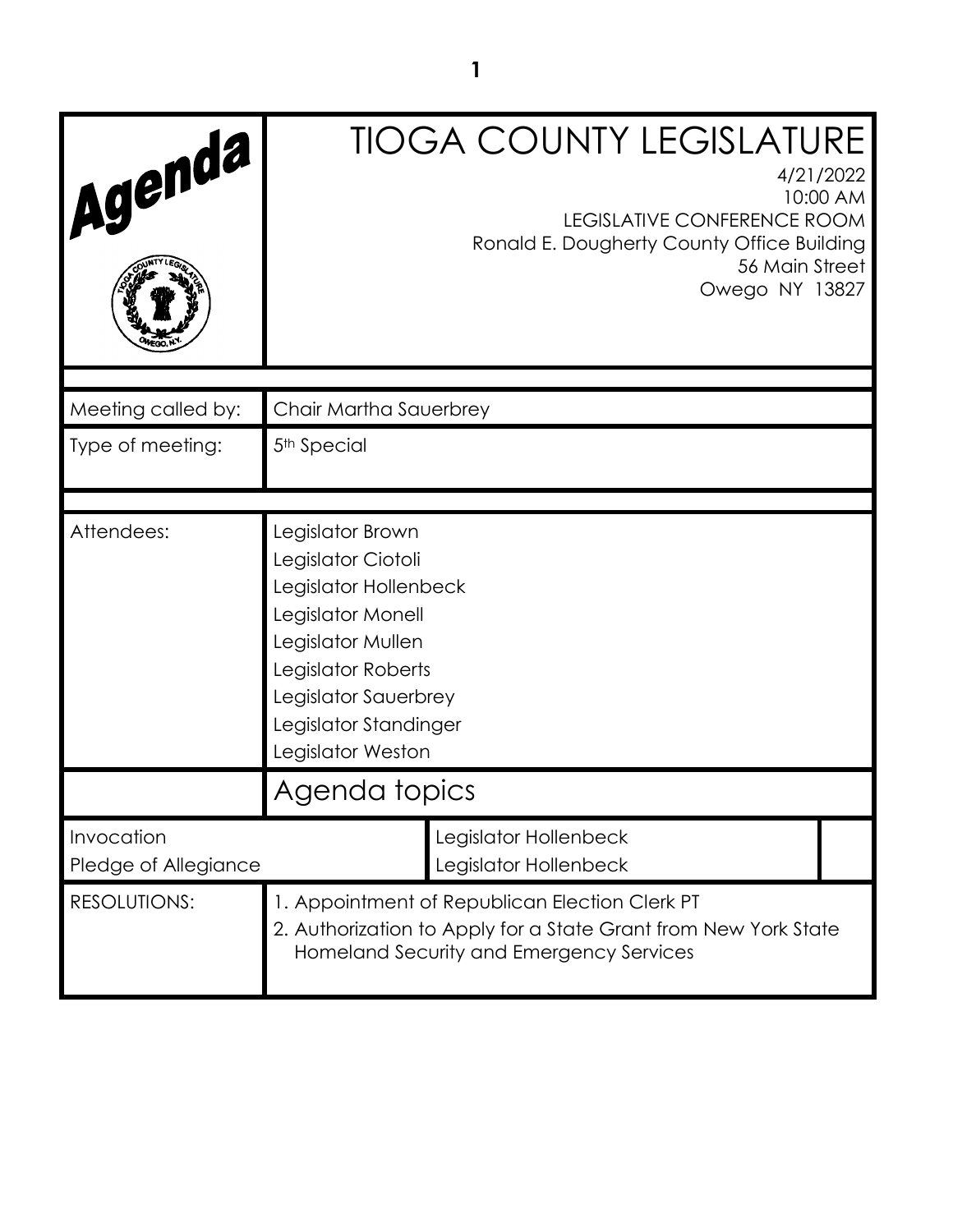## REFERRED TO: LEGISLATIVE WORKSESSION

RESOLUTION NO. -22 APPOINTMENT OF REPUBLICAN ELECTION CLERK PT

WHEREAS: Legislative approval is required for any appointment to any position not covered by a collective bargaining agreement or part of the management/confidential listing; and

WHEREAS: The Republican Election Clerk PT position was approved by the County Legislature to be added to the Board of Elections authorized parttime employee headcount, effective January 1, 2022; and

WHEREAS: The Republican Election Clerk PT position has been vacant since January 1, 2022; and

WHEREAS: The Republican Election Commissioner has selected a candidate to fill said vacancy; therefore be it

RESOLVED: That Kelsey Chandler shall be appointed as the Republican Election Clerk PT, effective April 25, 2022, at the rate of \$17.00/hr.